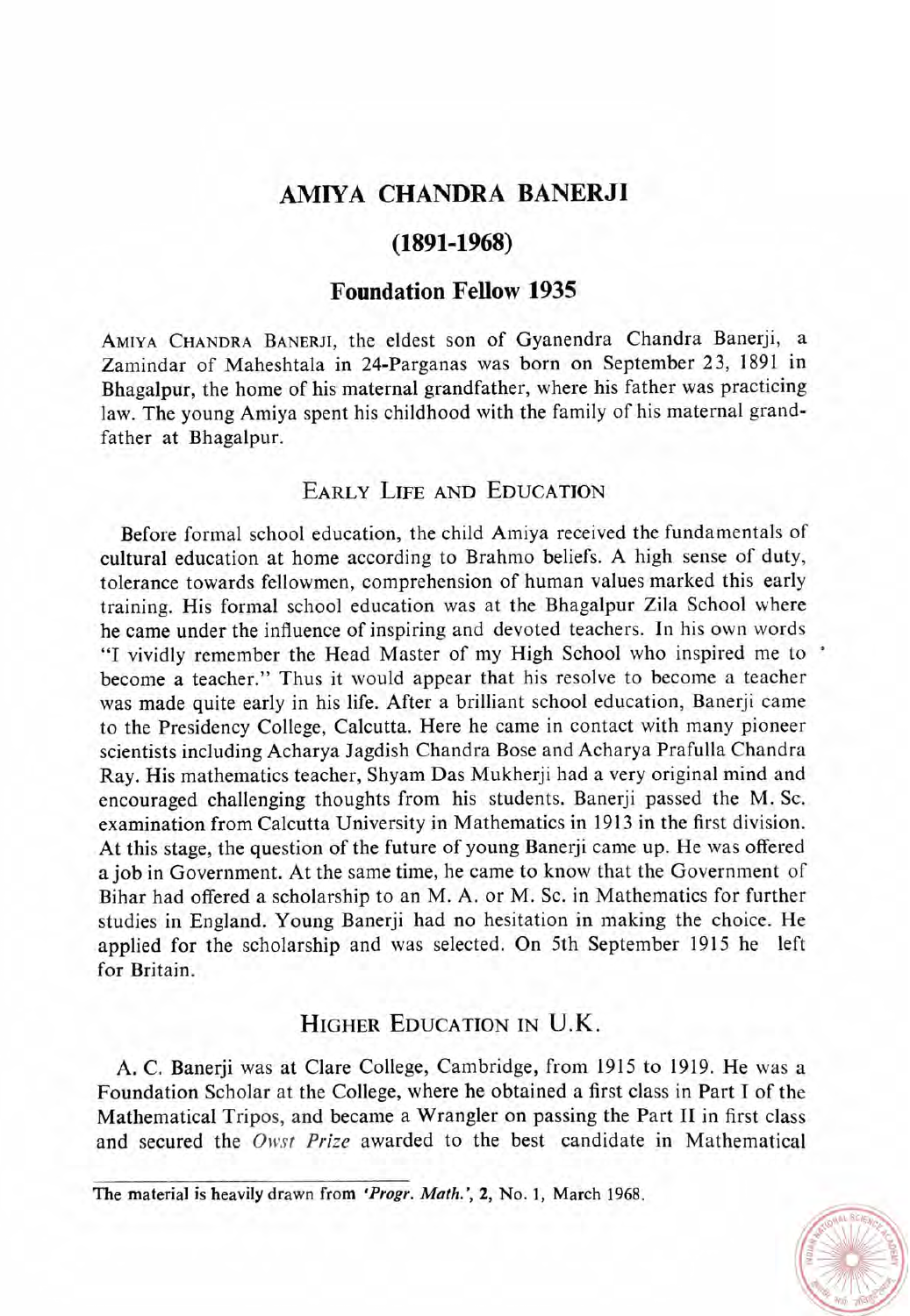

A. C. Buneys

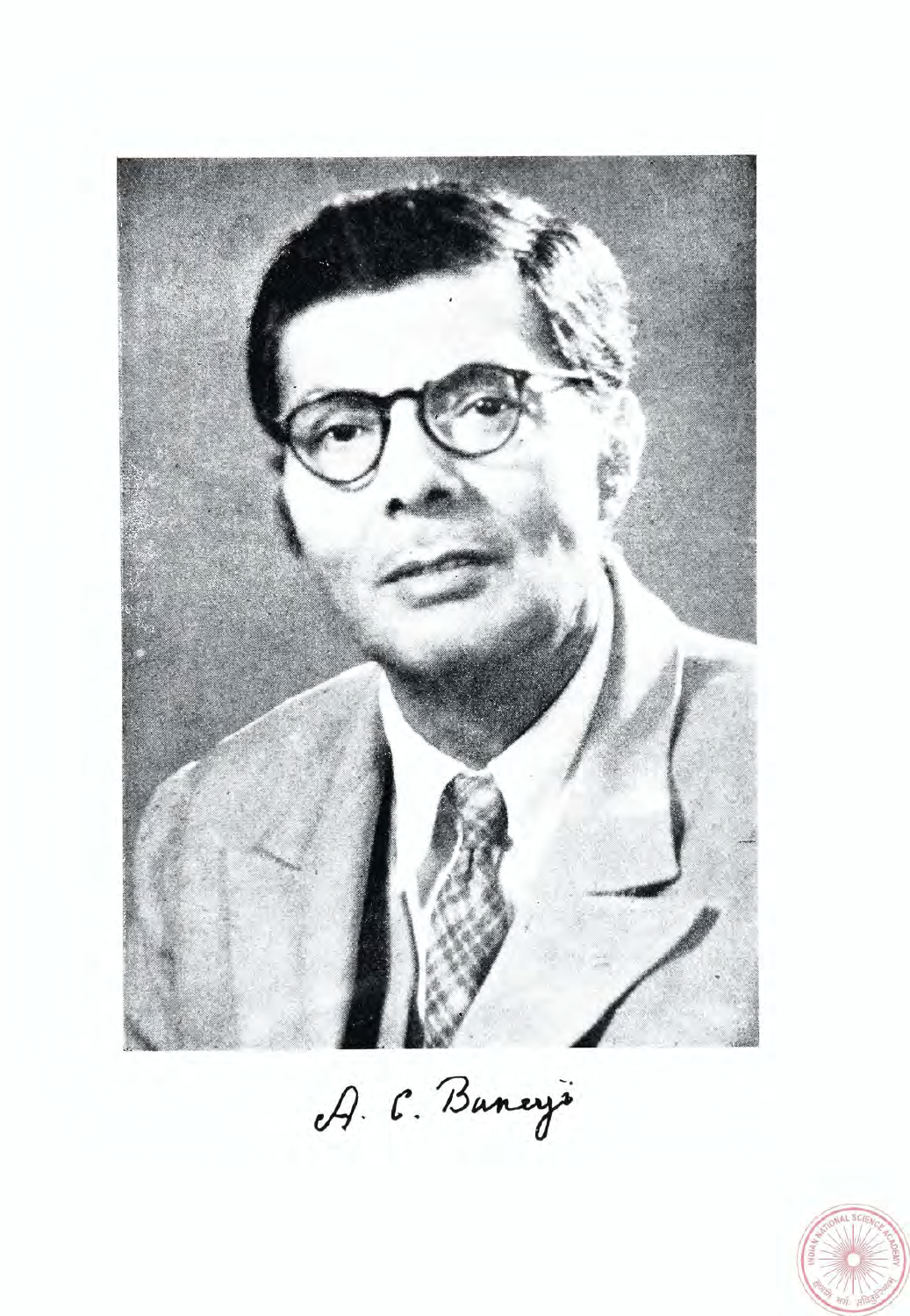Tripos. Soon after, he joined the Cavendish Laboratory where he came in close contact with such distinguished Professors as Eddington, Hardy, Larmour, Wilson and Chapman who had a profound influence on his life and his making. One of his students *writes,"Professor Banerji's insistence on observance of rigour in mathe*matical proof was almost proverbial. He tolerated no lapses, not even the slightest *departures. Even at the under-graduate level, Professor Banerji's teaching had an air of freshness about it. It was not the approach of Loney and Edwards-standard text book writers of the time-but the more modern analytical approach of Hardy, Ramsay and Besant that made his mathematics lect\*rres interesting and prompted*  **n** *desire for further knowledge among students".* 

## **HIS POPULARITY**

At Clare College, he not only proved to be a brilliant student but also distinguished himself in several other spheres of college life. He was very popular among his fellow students and was 'Daddy Banerji' to many of them, an acknowledgement of his genuine interest in their well-being. He was twice elected President of the Clare College Debating Society. His contemporaries admired him for the courage with which he defended his convictions. In the words of Dr. **A.** H. Mc-Donald, Fellow and former Senior Tutor of Clare College, *"he was one of the most distingiiishetl old Clare men."* 

## PROFESSIONAL CAREER AND CONTRIBUTIONS TO NEW KNOWLEDGE

On his return to India he was offered an appointment at Muir Central College, which later became the nucleus of the Allahabad University. He taught applied mathematics there. His methods of teaching as well as his mastery of the subject soon earned for him the admiration from his pupils. He showed that Mathematics was more than problem solving. He demonstrated that there was elegance in mathematical methods. He was fond of rigour. His love and affection for his students who showed intelligent interest and devotion to work knew no bounds of formality. They had full and free access to his personal notes and library. He did not believe in living in an ivory tower. He was very sociable by nature and lived a life of unsophisticated simplicity. In the evenings his home was a regular rendezvous of students, teachers and people from other walks of life. The discussions were lively, informal and informative. To many they were a liberal education. The content of his lectures, his devotion and approach to the subject and his personal contact with the students prompted in them a keen desire for further knowledge and for advanced studies in Mathematics.

During his stewardship, the Mathematics Department of Allahabad University rose to great eminence. It was acknowledged as a pre-eminent Centre of Mathematical Studies throughout the country and attracted students from all parts of India. One finds today his former students occupying high academic positions and who remember him with gratitude and fondness.

He developed a good school of researches in applied mathematics in general

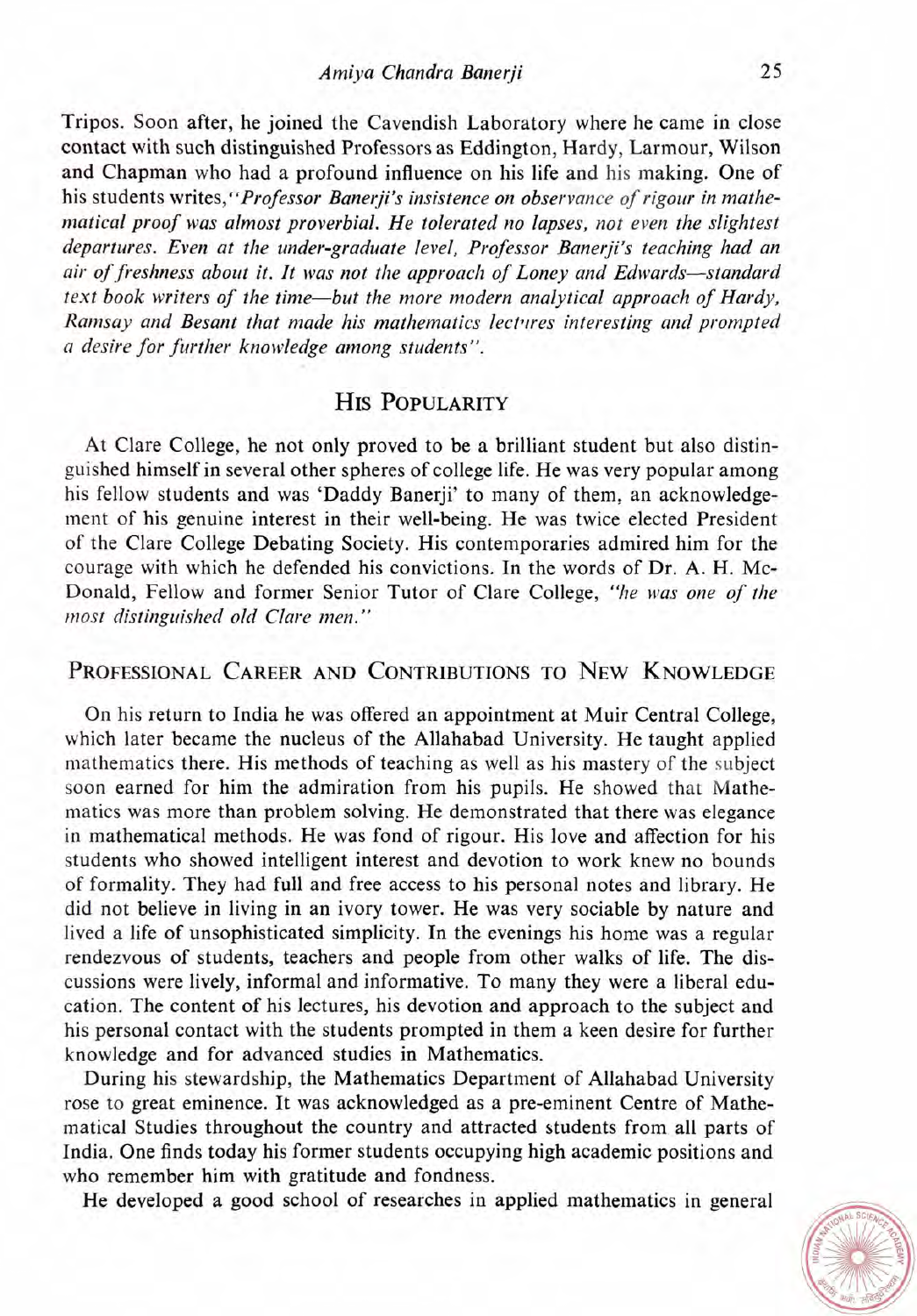#### *Biographical Memoirs*

and theoretical astrophysics in particular. In theoretical astrophysics his association with Prof. M. N. Saha was of great importance. The two together made the school unique in the country which earned global recognition for it. Prof. Banerji's originality was recognised internationally from his very first work on 'the cepheid theory of the origin of the solar system'. It figures in almost all important books on astronomy. The idea was different from the then prevalent one of Professor Jeans of Cambridge. Almost of equal significance are his contributions, 'The physical theory of oscillating universe' and 'The method of promotion of the arms of a spiral nebula'. Each represents his deep and original thinking and boldness of expression, qualities inherent in him. Besides these, he and his students made important contributions in several fields like Astrophysics, Hydrodynamics, Wave Mechanics, Nuclear Physics, Theory of Relativity and Galactic Dynamics.

#### HONOURS AND DISTINCTIONS

In recognition of his eminence in his field, the Government of India wished to establish a Central Observatory and deputed him to America and England to visit laboratories and observatories there. Professor Banerji received many honours at home and abroad. He was associated with several scientific and academic organisations. He was:-

- 1. Fellow of the Royal Astronomical Society.
- 2. Foundation Fellow of the National Institute of Sciences (Indian National Science Academy) and its Founder Secretary.
- **3.** Foundation Fellow of National Academy of Sciences of India, its Founder Secretary and elected Vice-President.
- 4. President of :
	- (a) Debating Society of Clare College, Cambridge;
	- (b) U. P. Secondary Education Conference ;
	- (c) Mathematics Section of Indian Science Congress (1940);
	- (d) Banaras Mathematical Society (1941-44);
	- (e) The Indian Astronomical Society; and
	- (f) The Indian Planetary Society.
- 5. President, Calcutta Mathematical Society (1945-47, 1962).
- *6.* Member, International Astronomical Union.
- 7. Member, Calendar Reform Committee.
- 8. Member, Standing Advisory Board in Astronomy.
- 9. President elect of Indian Science Congress, 1969.
- 10. Vice-Chairman of Birla Planetarium Advisory Committee.

Professor Banerji possessed many human qualities. He was honest, frank and had simple manners. He was a man of his word and a trusted friend. His students and colleagues held him in very high esteem. As a result he was elected Vice-Chancellor of Allahabad University.

As Vice-Chancellor, he proved to be a good administrator and the University made notable progress. In view of his vast experience as teacher and Universit

- 37

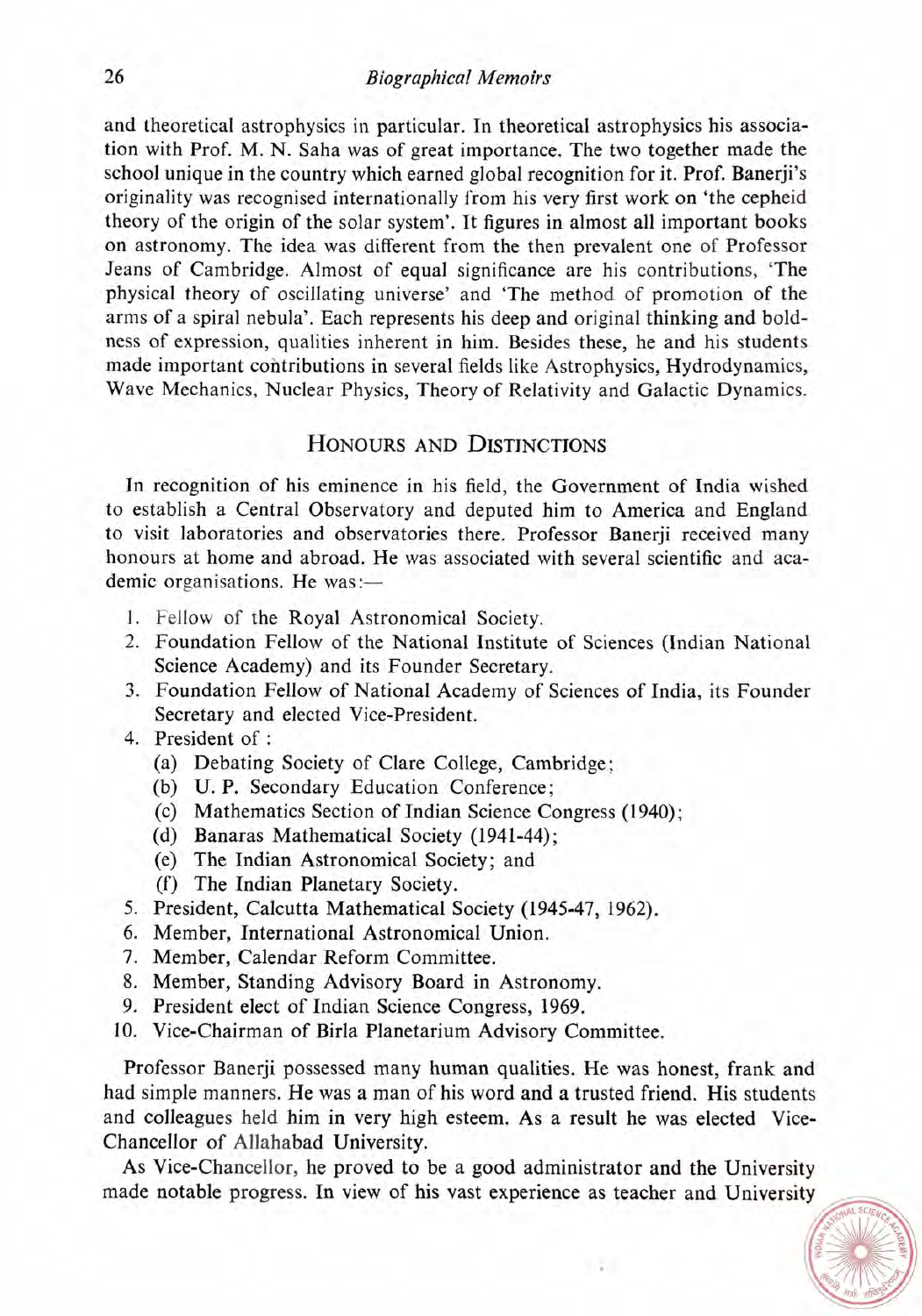administrator he was asked to draw up the Constitution of Vindhya Pradesh University and later, after retirement, he was appointed Adviser to the Jadavpur University during 1956-58.

After 1958, he returned to Allahabad University as Emeritus Professor of Mathematics where he worked and guided research students till the very end. He died suddenly on May 31, 1968. Professor Banerji was an exemplary teacher, a great inspiring researcher, a man of vision, an affectionate 'Daddy' to his pupils, a democratic and able administrator. In tribute to him I cite the hymn of the *Rig- Veda* :

*"We invoke your soul, which has journeyed in the path of space. Let it come back and be established in us".* 

R. S. KUSHWAHA

#### **BIBLIOGRAPHY**

- 1930. On the scattering of particles by light atoms. *Phil. Mag.,* IX, Ser., pp. 273-292.
- 30. On the scattering of particles by light atoms, *Phil. Mag.*, IX, Ser., pp. 273-292.<br>
 (WITH SINHA, M. N.). On the distribution of intensity amongst the fine structure components of series of lines of hydrogen and ionized Helium according to Dirac's theory of the electron.  $Zs.f.Phys.$ , 66, pp. 289-304. of the electron. *Zs.f.Phys.*, 66, pp. 289-304.<br>
- On some problems of nuclear physics treated according to wave machanics. *Phil. Mag.*, X, Ser. 7., pp. 450-464.
	-
- 1932. A note on the expanding universe. *Curr. Sci., I,* No. 6, p. 160.
- 1934. Nuclear structure-rays fission, and the expanding universe. *Nature*, 133, p. 984. 1938. Stars and galaxies. *Math. Studies*, 6, pp. 1-7.
- 
- 1932. A hote on the expanding directs: *Chr.* Sci., **1**, 100. 0, p. 100.<br>1934. Nuclear structure—rays fission, and the expanding universe. *Nature*, 133, p. 984.<br>1938. Stars and galaxies. *Math. Studies*, 6, pp. 1-7.<br> *mat* (WITH BHATNAGAR, P. L.). The solution of certain types of differential equations. *Proc.*<br> *natn. Acad. Sci.*, 8, pt. 3, pp. 85-91.<br>
— (WITH BHATNAGAR, P. L.). On the intensity of ionization in the earth's atmosphere. *Ind*
- 
- 
- 7, *XXVIII,* pp. 118-126. - (WITH NAZIMUDDIN and BHATNAGAR, P. L.). The arms of a spiral nebula. *Phil. Mag.*, Ser.<br>7, XXVIII, pp. 118-126.<br>1942. Pulsation of variable stars. *Curr. Sci.*, 11, No. 7, pp. 269-270.<br>- On the orign of the solar system
- 
- 
- 
- 1944 The origin of the solar system. *Sci. Cult.*, **X**, pp. 317-323.
- 1947. *Mathematical Research in India.* Jointly published by Indian Sci. Congr. Assoc., and CSIR.
- 
- 1949. Steller constitution. *Proc. Symp.* '*Stellar Constitution' natn. Inst. Sci. India*, pp. 1-16.<br>1954. (WITH VERMA, R. S.). On tidal waves in an elliptical canal of variable depth. *J. Indian math.*<br>60c., XVIII, pp. 10
	- *Soc., XXIV, Pt. 4, pp. 567-577.*<br>-- The Expanding Universe. *Alld. Univ. Studies, pp. 1-21.*
	-
- 1957. On constitution of stars. *Proc. natn. Acad. Sci. Indiu., XXVI,* Sec. *A,* Pt. **VI,** pp. 431-434.
- 1962. The origin of the planetary system. Proc. natn. Acad. Sci. India, pp. 1-16.
- 1963. The origin of the planetary system. True, hand, retail, see, thank, pp. 1-10.<br>
1963. The instability of the radial oscillations of a variable star and the origin of the planetary<br>
 (WITH SRIVASTAVA, K. M.). Radial o system. *Proc. natn. Acad. Sci.*, VIII, No. 2, pp. 173-197.<br>(WITH SRIVASTAVA, K. M.). Radial oscillations of variable magnetic star and the origin
- of the planetary system. Proc. natn. Acad. Sci., Sec. A, Pt. I, pp. 125-148.
- 1964. (WITH GURTU, V.K.). Radial motion inside a viscous magnetic star. *Proc. natn. Acad.*<br>Sci., Sec. A, 34, Pt. II, pp. 105-132.<br>— (WITH GURTU. V.K.). Cross-radial oscillations of magnetic star. *Proc. natn. Acad. Sci.*,
	- (WITH GURTU, V. K.). Cross-radial oscillations of magnetic star. *Proc. nath. Acad.* Sci., Sec. A, 34, Pt. IV, pp. 463-472.<br>Sec. A, 34, Pt. IV, pp. 463-472.<br>— (WITH GURTU, V. K.). Cross-radial motion inside viscous magneti
- *Sci., Sec. A, 34,* Pt. **IV,** pp. 473-480.
- **1966. (WITH GURTU, V. K.).** Quasi-uniform radial oscillation of magnetic stars. *Proc. natn.*  **Actzd.** *Sci.,* Sec. A, 36, Pt. **I,** pp. 121-128.